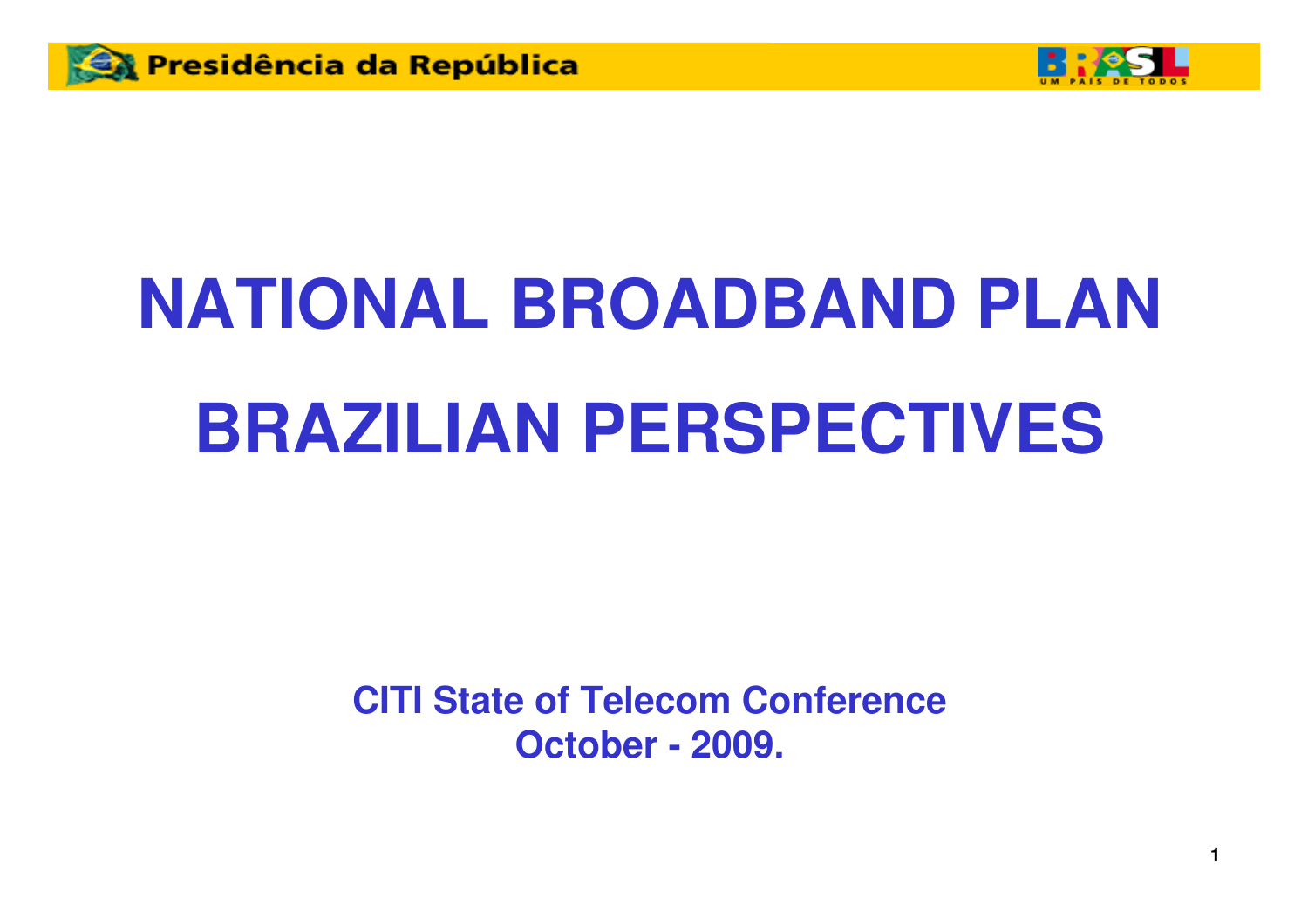

#### **Demographic Profile**

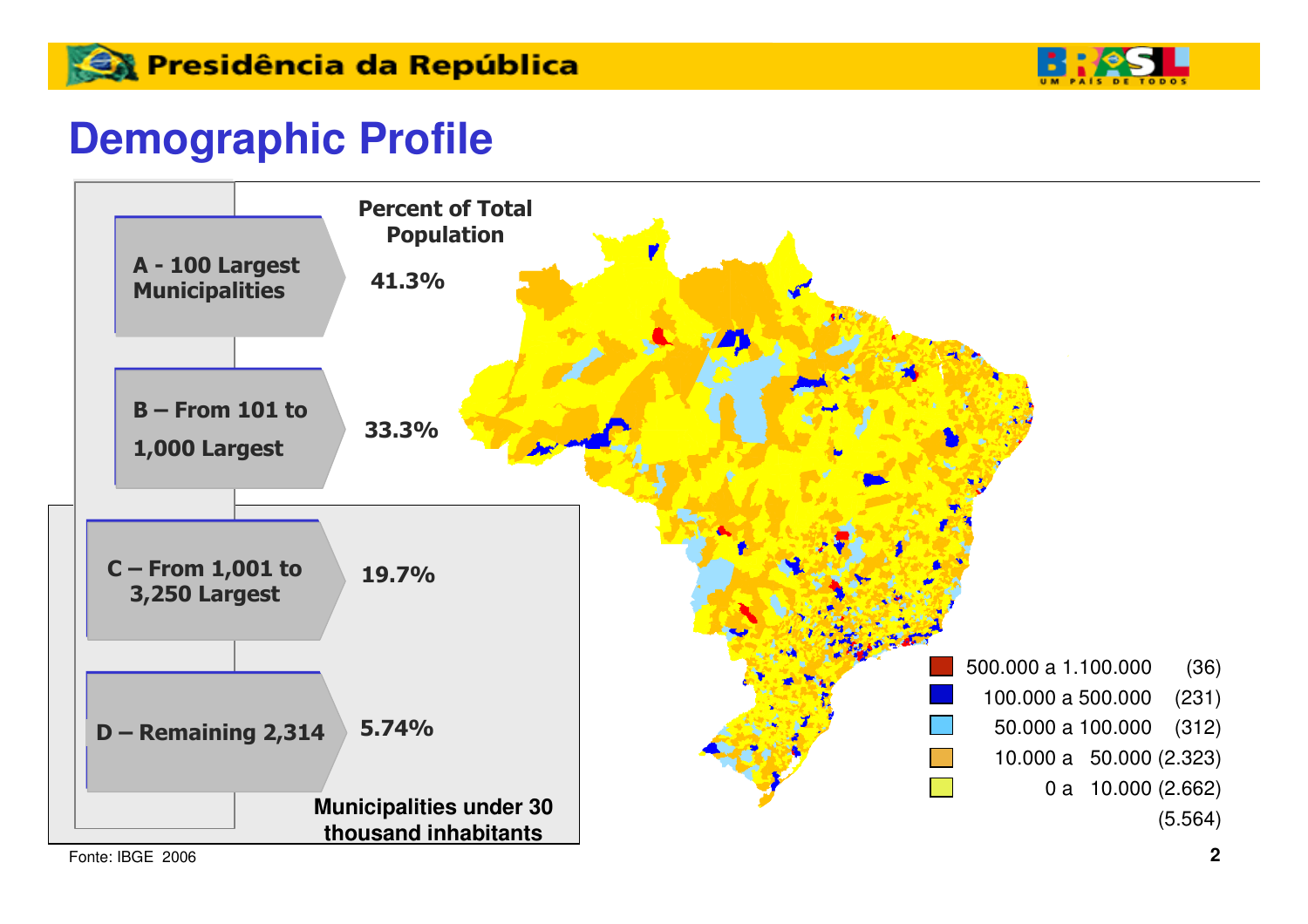

#### **Household Income and Access to ICTs**

|                                                                     | <b>Monthly</b><br>income <sup>1</sup> | <b>Number of</b><br>households | <b>TV</b> | <b>Mobile</b><br><b>Phone</b> | <b>PCs</b> | <b>Internet</b> |
|---------------------------------------------------------------------|---------------------------------------|--------------------------------|-----------|-------------------------------|------------|-----------------|
| A<br>$10.7\%$                                                       | More than<br>10X                      | 5,134                          | 99.75%    | 95.69%                        | 82.23%     | 74.53%          |
| $\mathbf B$<br>17.20%                                               | Between 5X<br>and 10X                 | 8,253                          | 99.18%    | 88.98%                        | 55.60%     | 43.49%          |
| $\mathbf C$<br>37.64%                                               | Between 2X<br>and 5X                  | 18,156                         | 96.03%    | 75.08%                        | 23.13%     | 14.87%          |
| D<br>19.64%                                                         | Between 1X<br>and 2X                  | 9,424                          | 95.04%    | 57.93%                        | 7.07%      | 3.61%           |
| Е<br>14.52%                                                         | Less than 1X                          | 7,015                          | 88.72%    | 41.93%                        | 4.65%      | 2.73%           |
| 1- Based in US\$ 271.45;<br>Source: IBGE: PNAD 2007 / Mario Ripper. |                                       | 47,983                         | 96.68%    | 72.30%                        | 29.88%     | 22.74%          |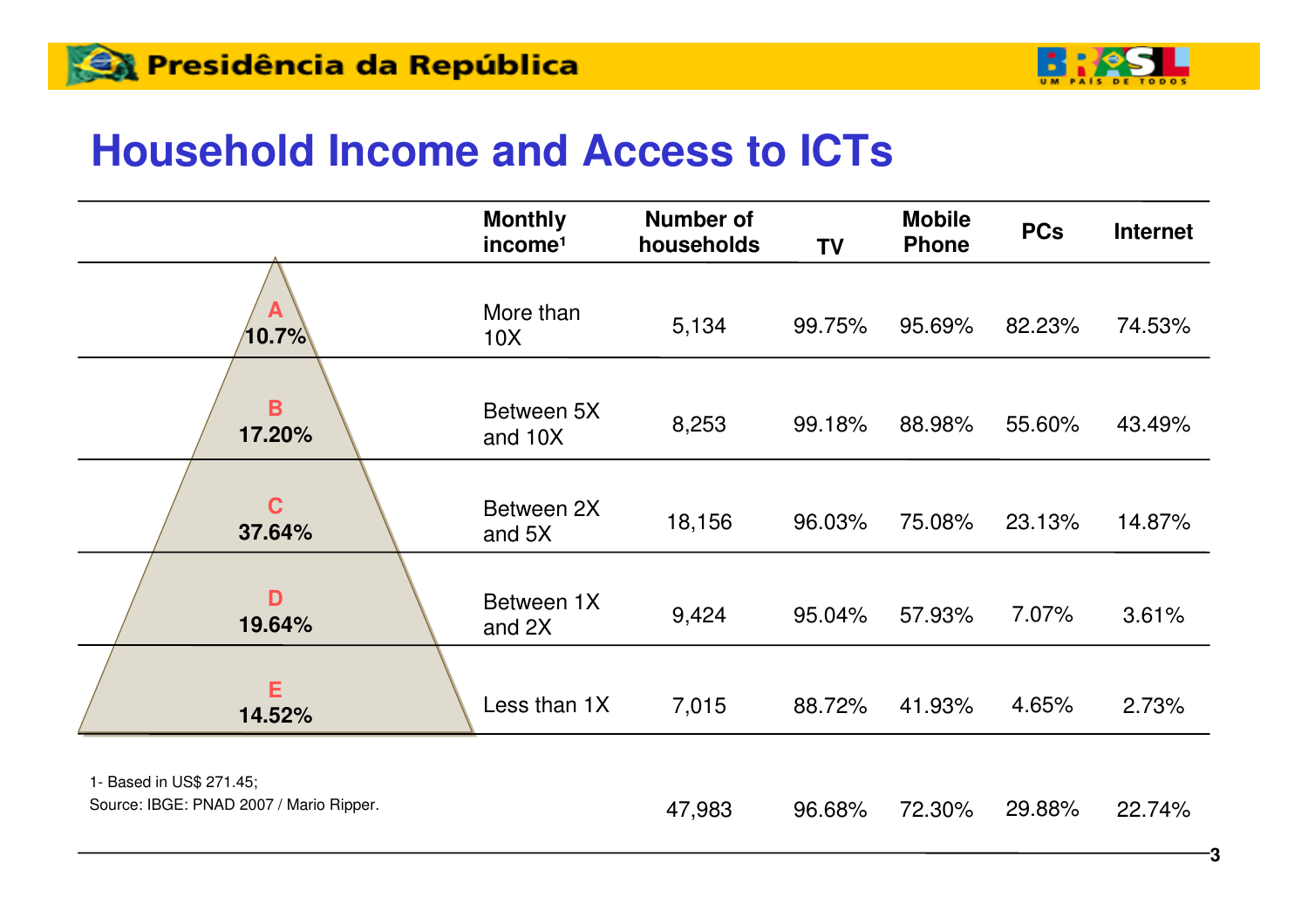#### **Ca Presidência da República**



# **Broadband Challenge: still for few privileged people, geographically concentrated and expensive**

Southeast  $+$  South Regions  $=$ 81% of the broadband connections, 57% of the population



|  | Average Prices - Cable Modem (IDC, jan./09) |
|--|---------------------------------------------|
|--|---------------------------------------------|

| <b>Country</b> | <b>Lowest Speed Offer</b> | Price (US\$) |  |
|----------------|---------------------------|--------------|--|
| <b>Brazil</b>  | 200 Kbps                  | 17,10        |  |
| Chile          | 1.000 Kbps $(5x)$         | 16,16        |  |
| Argentina      | 640 Kbps (3,2x)           | 15,38        |  |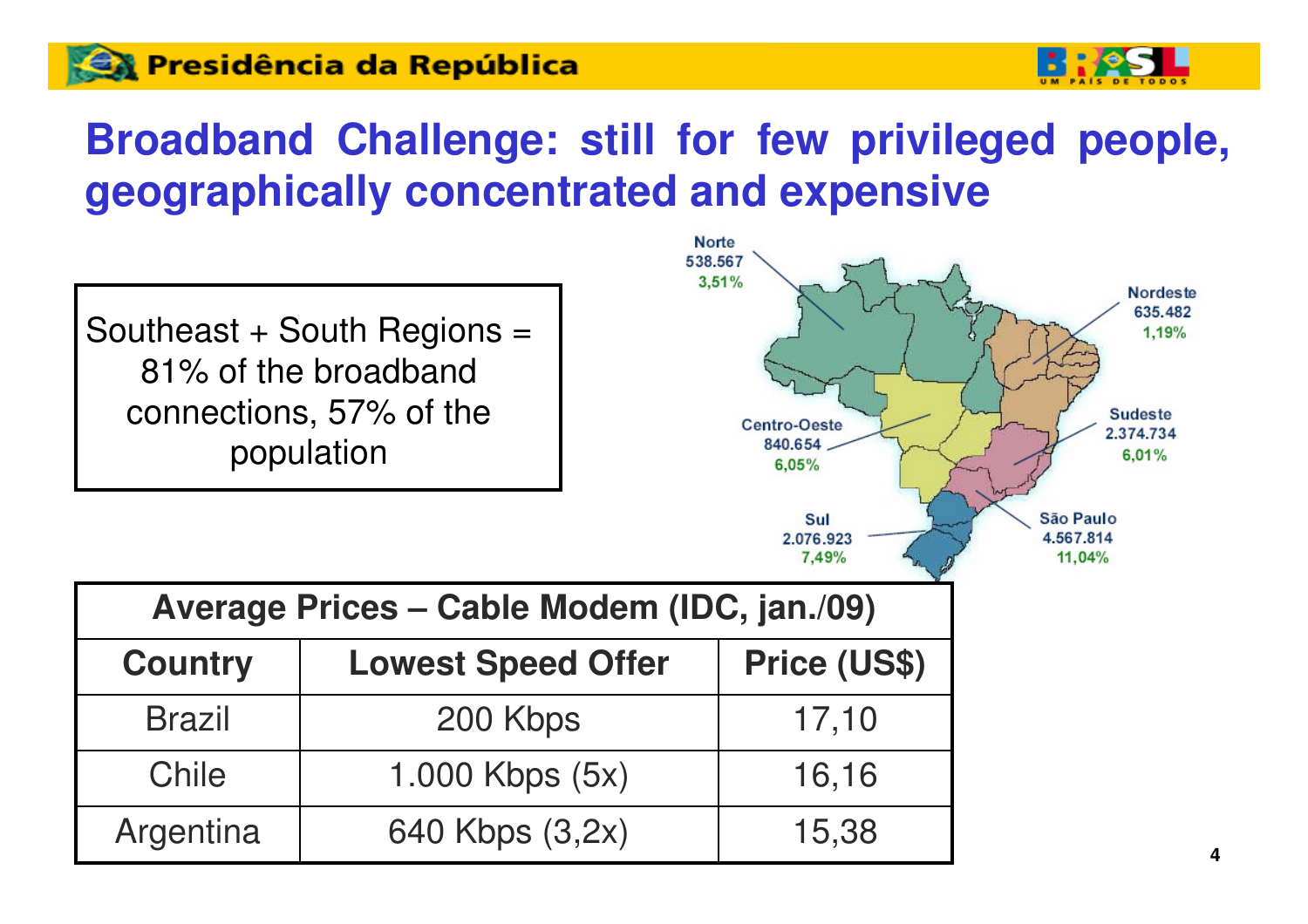



#### **Broadband Plan – Core Dimensions**



Fonte: IBGE - PNAD, POF, Indicadores sociais; análise Accenture e GT / Mario Ripper.